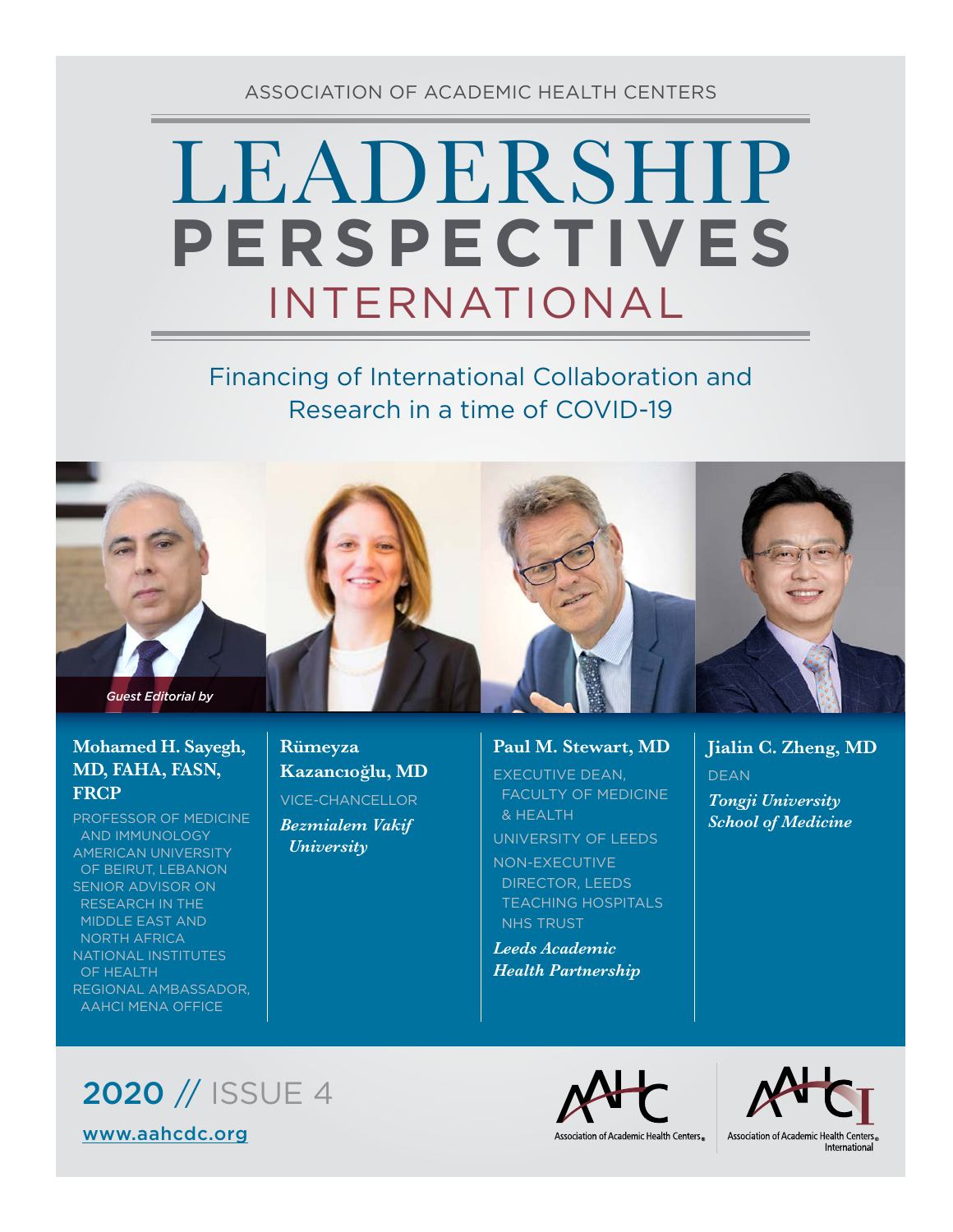# **PERSPECTIVE**

BY



**Mohamed H. Sayegh,** MD, FAHA, FASN, FRCP

Professor of Medicine and Immunology American University of Beirut, Lebanon Senior Advisor on Research in the Middle East and North Africa National Institutes of Health Regional Ambassador, AAHCI MENA Office

Recently, the pandemic has shown that any event that

occurs locally may have a major global impact. As such, global connectivity, engagement, and collaborations are the means to move forward. This has emphasized the importance and need for international collaborations and research, which will remain valuable for exchanging knowledge and strengthening research capacity post-pandemic. The three commentaries in this issue provide insights on advancements through global efforts and the need for funding of these global collaborations and research.

As demonstrated by the successful stories of global collaborations and research supported by funding described by the three commentators in this issue of *Leadership Perspectives International*, it is necessary to finance efforts that will accelerate progress, provide better understanding of diseases and issues faced, and boost innovative approaches.

Dr. Jialin C. Zheng from Tongji University describes several cooperative efforts between Chinese researchers and their international counterparts in pursuit of combining resources and conquering the pandemic through active sharing. From Bezmialem Vakif University, Dr. Rumeyza Kazancioglu observes how the pandemic drove the international scientific collaboration that was imperative for a speedy response and recovery. Dr. Paul M. Stewart, University of Leeds, notes that the pandemic has exposed a critical flaw in how science has been approached in the past, and that financial sustainability and accountability is a key issue for excellence in medical research and innovation. The three commentaries call for nurturing and supporting global partnerships, especially as this has been proven effective in these unprecedented times.

At a time in which forming links and partnerships has been difficult with travel restrictions and economic instability, global cooperation has never been more necessary. International collaborations and research provide researchers, scientists, and academics access to additional expertise and perspectives

encouraging innovation, advancements, and resource maximization to reach common goals. The pandemic has affected us all—developed and developing countries—and the recent international collaborations are leading to breakthroughs and advances that will benefit all. Developing a vaccine in less than a year could not have been accomplished if each country or institution had done it alone.

I have recently taken on a new endeavor as Senior Advisor on Research in Middle East and North Africa at the National Institute of Allergy and Infectious Diseases, National Institutes of Health. My main role is to promote international research collaboration within the MENA region.

This need for global cooperation always has been there, but the pandemic was a test that has demonstrated that it is the key to overcoming global challenges. The hard lessons learned from the pandemic should not be lulled into forgetful passivity. Financing international collaboration and research builds a solid infrastructure for the world's well-being. A post-COVID-19 world will face further challenges with overcoming the shortcomings caused by the pandemic, and we will need international collaboration and research to find our way back to "normal". This financing of research collaborations should not be the responsibility of the biomedical scientific community and healthcare systems alone, but also the corporate world, various industries, and both governmental and non-governmental organizations since all have been impacted by the pandemic. The challenge remains how to engage these entities and define a roadmap for collaboration on financing research across the globe.

 $\sqrt{2}$  This need for global cooperation always has been there, but the pandemic was a test that has demonstrated that it is the key to overcoming global challenges.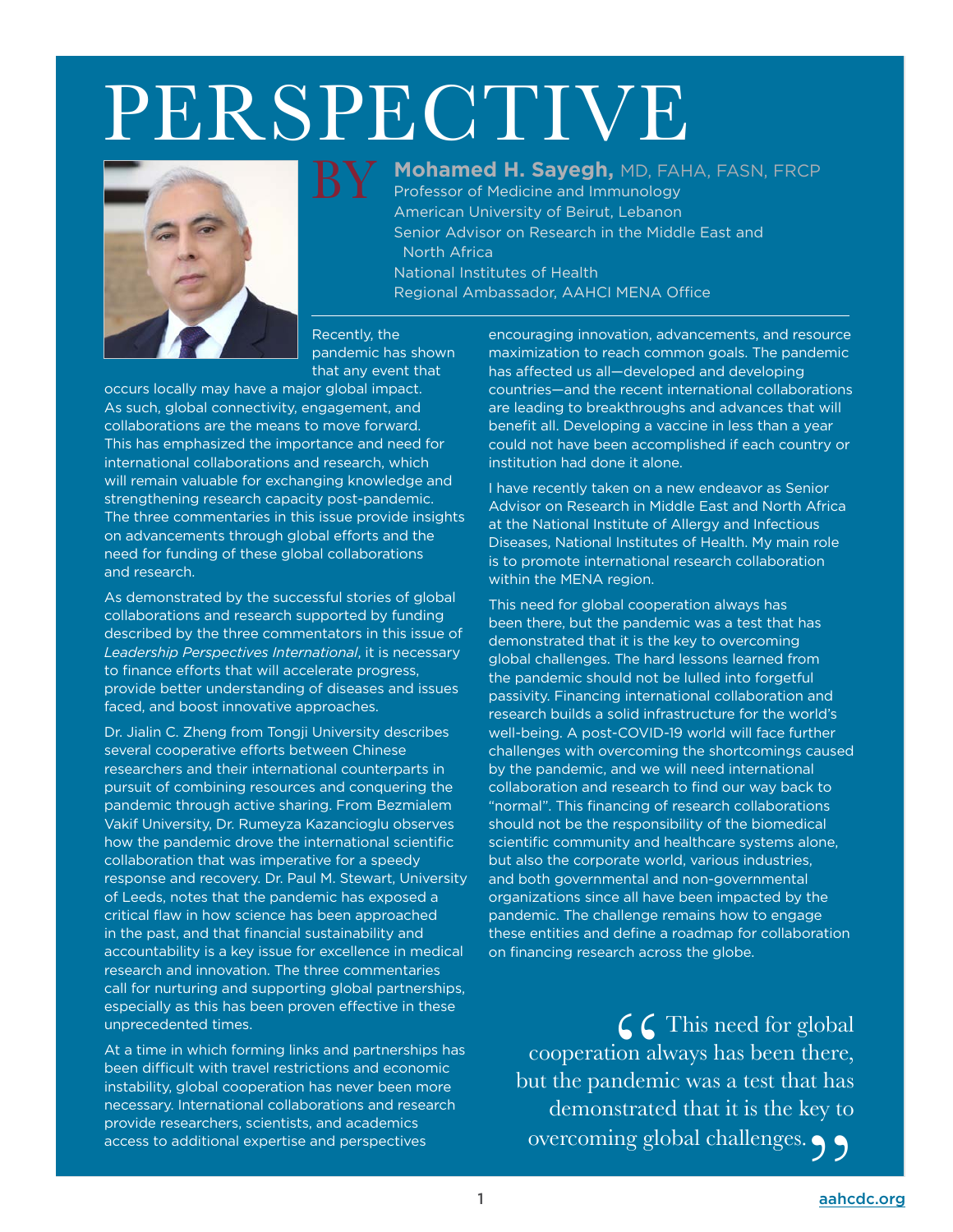

### **Rümeyza Kazancıoğlu, MD**

Vice-Chancellor Bezmialem Vakif **University** 

The SARS-CoV-2 infection has influenced the whole world and, every day, the number of cases and deaths related to the COVID-19 pandemic continue to rise. As of this writing, 17,851,975 cases of COVID-19 have been reported from 188 countries worldwide, and the death toll has risen up to 685,102 according to Johns Hopkins Coronavirus Resource Center.

COVID-19 has definitely changed how countries do science together globally. Never before have we seen so many of the world's researchers focus on a single topic as quickly as this. All other research topics have been set aside, and nearly every lab set a goal of helping to fight against the pandemic and facilitate breakthroughs that advance health and well-being.

The pandemic has marked the critical need for international scientific collaboration in both the public and private sectors to develop diagnostics, vaccines, and treatments in order to tackle this worldwide crisis. More than 200 clinical trials have been launched, bringing together hospitals and laboratories around the world. One example is Dr. Duprex's lab in Pittsburgh, which is collaborating with the Pasteur Institute in Paris and the Austrian drug company Themis Bioscience, with funding from the Coalition for Epidemic Preparedness Innovation, a Norway-based organization financed by the Bill and Melinda Gates Foundation and several countries.

Another improvement during the pandemic in terms of starting a research project was the change in the normally laborious government approval processes. It has definitely been the easiest of all times, and many clinical trials began enrolling patients very quickly.

Chinese and Australian researchers made the COVID-19 genome freely available, speeding vaccine research worldwide, especially in the developing countries where there might be lack of comprehensive research structures. Open-source knowledge, data, and information help local labs and scientists gain quick access to freely available technical know-how to

allow them to produce vital medical devices to treat their own COVID-19 patients.

International collaboration is particularly important. It must not be forgotten that scientists, universities, and research institutions in developing countries have specific experience and expertise in mitigating outbreaks of rare infections. An example of just such an international research collaboration is the African Coalition for Epidemic Research, Response and Training. Clinical Characterisation Protocol (ALERRT) is a member of the Global Health Network-ISARIC, which has developed a clinical characterization protocol for COVID-19. The research has received support from the Wellcome Foundation.

A speedy recovery from the COVID-19 outbreak will require coordination among not just medical science and public health, but also in a broad span of disciplines such as data science, sociology, psychology, mass transit systems engineering, and others. Hence, financing and support of this collaboration and research will be critical not only globally but also on a country basis. Science ministers and representatives from 122 countries recently expressed their whole support for a global pact on open research at a high-level meeting of the UN's science agency.

Financial resources have been devoted to specific research since March 2020. For example, in Turkey the Turkish Health Institute (TUSEB) issued four and the Scientific and Technological Research Council of Turkey (TUBITAK) issued two new calls specific for COVID-19 Research. Within the scope of the EUREKA Program, a joint call was launched in May 2020 to fund research and innovation projects aiming to find short- and medium-term responses to the needs specific to COVID-19. Turkey, Canada, Austria, Denmark, Netherlands, Spain, and France will be joining this call to fund the joint projects. The Turkish Ministry of Industry and Technology also declared its support for project-based incentive investment programs. 48.2 million euros of support was provided to 18 projects of 151 research teams by the European Commission in March. The Commission aimed to provide another 122 million euros of support to scientists with five separate calls in June.

EIT Climate-KIC, the Partnership for Advanced Computing in Europe (PRACE), HADDOCK-EOSC (High Ambiguity Driven protein-protein DOCKing portal), the EGI Foundation, the European Cooperation in Science and Technology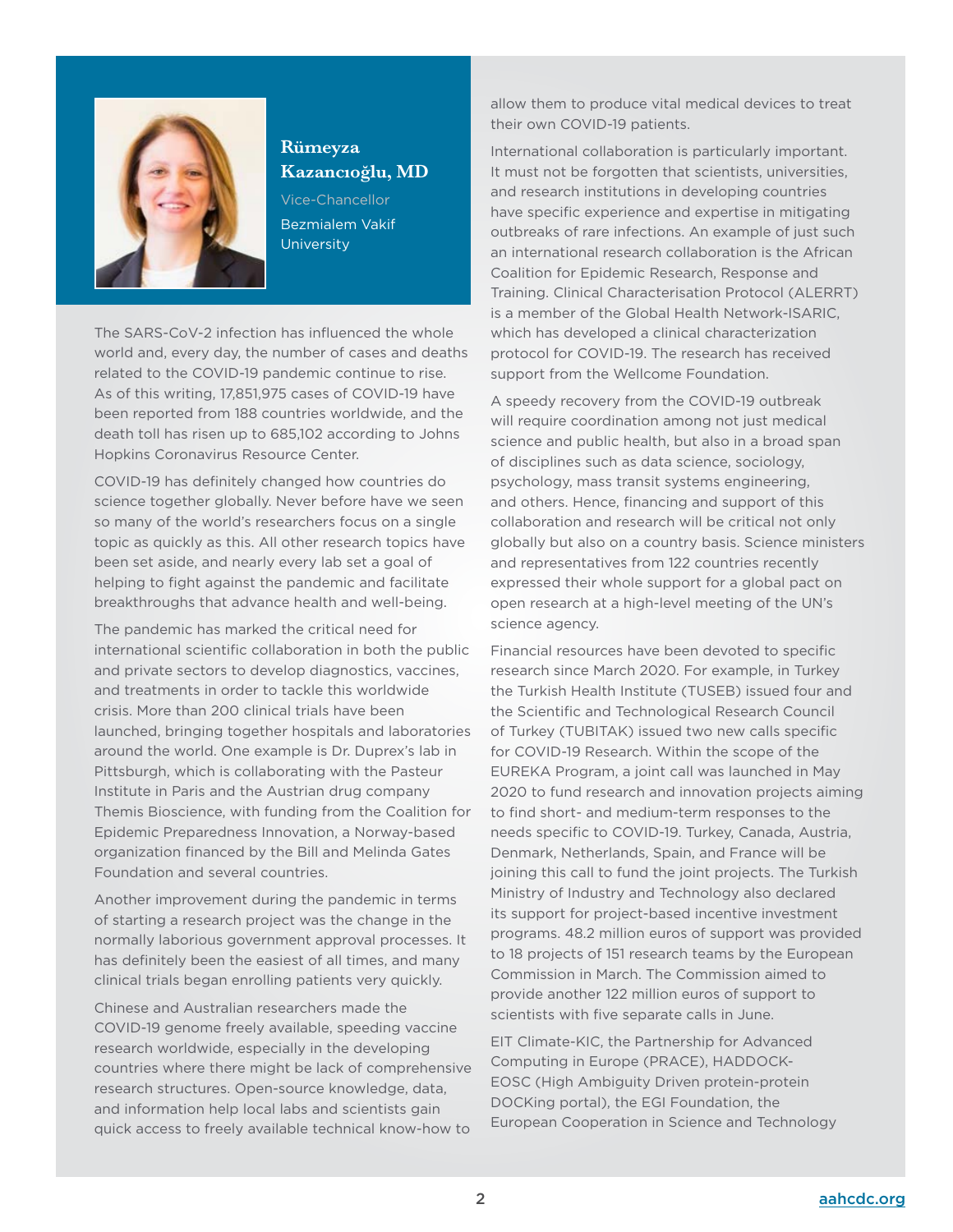(COST) Actions, the European and Developing Countries Clinical Trials Partnership (EDCTP), and Horizon2020 are some of the other funding resources for researchers. In collaboration with the Islam Development Bank (IsDB) and the World Academy of Sciences (TWAS), a new project call was launched recently to fund joint research and technology transfer work on the COVID-19 outbreak.

This pandemic highlights an important truth for all of us. We are all connected in this era and thus we must all protect one another. It is very important to realize the benefits of science as a common good for all human kind and the environment. Research isn't just a tool for discovery, but a means to help our societies and community. Through cooperation, mutual support, and a spirit of sharing and openness, we can move forward in controlling and even beating COVID-19 together and be better prepared for such crises in the future.

 $\bigcap$   $\bigcap$  The pandemic has marked the critical need for international scientific collaboration in both the public and private sectors to develop diagnostics, vaccines, and treatments in order to tackle this worldwide crisis.  $\bigcirc$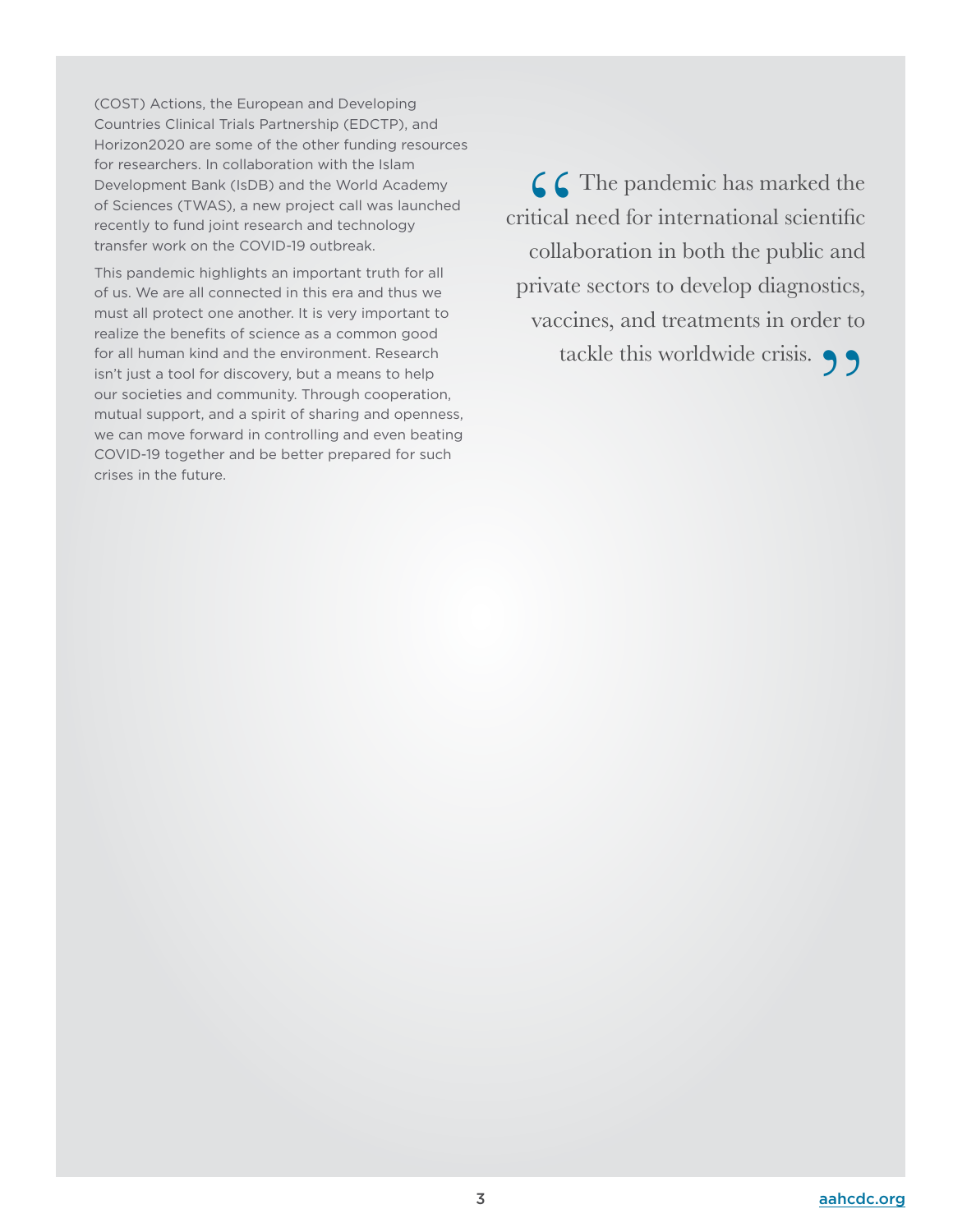

### **Paul M. Stewart, MD**

Executive Dean, Faculty of Medicine & Health University of Leeds Non-Executive Director, Leeds Teaching Hospitals NHS Trust

Leeds Academic Health Partnership

The UK can be rightfully proud of its performance and impact globally across the life sciences sector; with just 0.9 percent of the world population, we sustain 4 percent of the world's researchers, publishing 6.4 percent of the world's publications but crucially 16 percent of the world's highest cited research in life sciences<sup>1</sup>.

The impact of our research is far reaching—from technology developments such as MRI imaging, genomics, stem cells, and in-vitro-fertilisation, to discovery science leading to new therapeutics for patients with rare diseases, to practice-changing clinical trials (notably in cancer and cardiovascular disease), to health service and public health population research. The origin of this research is mainly found within strong university-NHS partnerships, supported by prismatic research institutes (e.g., Francis Crick, Sanger Centre, Alan Turing) and national platforms such as UK Biobank, Dementia Research, and Health Data Research UK.

Research funding in the life sciences sector supporting clinical and applied research (£1.2bn/ year) benefits from an alignment of funder priorities from multiple stakeholders: the government-funded Medical Research Council and UKRI (discovery science £800m/yr); more than 140 individual medical research charities including Wellcome Trust, Cancer Research UK, and the British Heart Foundation (£1.4bn/year total); and the NHS R&D engine— National Institute for Health Research (NIHR). This is complemented by over £3bn/year from industry R&D. In addition to funding the "research engine" of doctoral and post-doctoral researchers, more than 10 percent of total expenditures is targeted to dedicated training programs, with individualized schemes for tomorrow's leaders in basic, clinical, and applied health research, and a strong commitment to a team science approach building critical skill sets in, for example, statistics, bioinformatics, data and AI, imaging, and epidemiology.

Although these numbers are large, in fact as a percentage of gross domestic product, or NHS

expenditures, we fall behind peer groups, with the reality that the last 10 years of austerity has seen "flat cash" settlements across MRC and NIHR funding streams. The latest government leadership has renewed its commitment to increase its public spending on R&D from 1.6 percent to 2.45 percent by 2027, adding a further £22bn in funding by 2024. NHS has certainly embraced research and innovation with the realization that this is a key driver of patient quality, but the current NIHR budget remains less than one percent of total NHS expenditure, with a mismatch at least in its core infrastructure funding across the UK based on research activity and population need.

A further source of research funding has been through consolidated EU funding, such as the framework program Horizon 2020, and the European Research Council and Marie-Curie projects with their focus on studentships and fellowships. Historically, the UK has significantly benefitted from such funding taking an estimated £8bn of European funding over recent years set against its ~£5bn contribution. Clearly as we navigate our way through a prolonged BREXIT negotiation, this is of major concern to the future funding base for UK medical and biomedical science.

Over and above these national drivers, and as highlighted in a recent Academy of Medical Sciences report<sup>2</sup>, challenges remain in harnessing the real power and potential locally across our universities and NHS partners—issues that I know will resonate across other international academic health systems. A key issue has always been financial sustainability and accountability across organizations with very different drivers. On the one hand, NHS has significant pressures in direct clinical care faced with year-onyear increases in clinical demand and escalating healthcare costs despite fiscal austerity. This is set against significant changes in the operating models of our universities in recent years. New government legislation in 2017 (the health and education research act) created a new education regulator (the Office for Students) as well as significantly reformed the administration of UK research funding and oversight of all the funding research councils, including the Medical Research Council.

> $\begin{array}{c} \begin{array}{c} \text{$\bigcirc$} \text{$\bigcirc$} \text{$\bigcirc$} \text{$\bigcirc$} \text{$\bigcirc$} \text{$\bigcirc$} \text{as always} \\ \text{been financial sustainability and}\\ \text{accountability across organizations} \end{array} \end{array}$ been financial sustainability and with very different drivers.  $\bigcirc$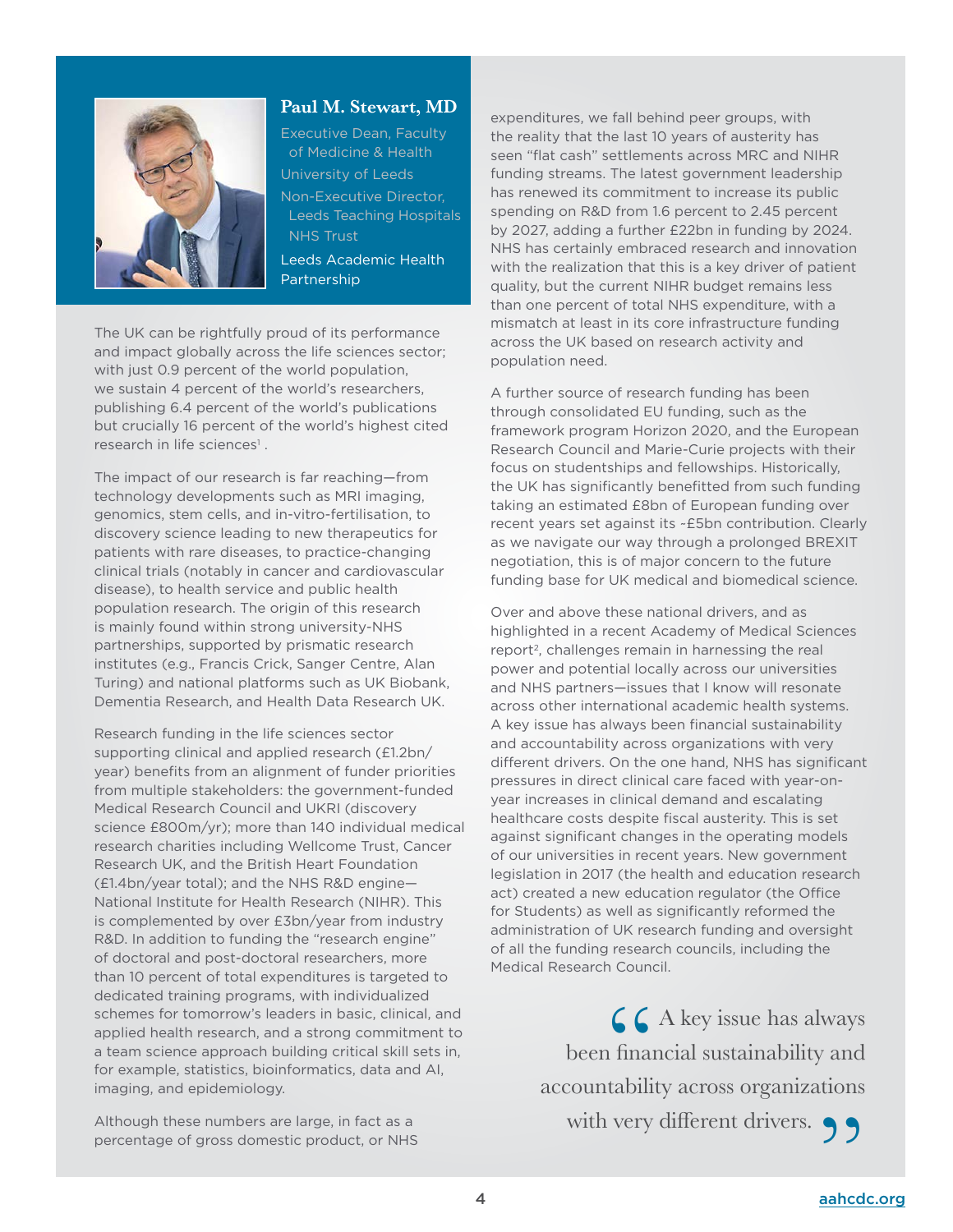Moving away from block government funding, universities in effect became businesses largely funded by self-financed student fees. This fee was set across all universities for domiciled and home students (with no quality "pay premia"), but was variably inflated for international students. Market forces and global outreach have delivered significant student growth, but with regulated caps on the intake of total numbers of students and percentage international intake into medicine, dentistry, and healthcare, additional student fee income has been skewed across universities—mainly into business and engineering schools and faculties.

Research funding has historically never supported the full economic cost of the activity in universities, particularly for high-cost areas such as biomedicine and clinical medicine. Overheads on grants vary from just 20 percent from medical charities to 80 percent for MRC with an additional external benchmarked allocation coming to universities based on the quantum and quality of research as determined by our five-year cycle of peer review through the research excellence framework. But this fails to support the endeavour. Research-intensive universities undertaking discovery science and experimental medicine do so recovering just 65-70 percent of the cost. The stark reality of the research funding model has increasingly been a cross subsidy from education—largely driven by non-medicallybased students from Asian markets.

The outbreak of a new coronavirus in Wuhan, China at the end of 2019 and the ensuing pandemic with its international lock-down in global travel have brought to a head the crisis that now faces research funding across the UK. The impact is staggering, with a projected loss of a quarter of a million students and a £2.6bn deficit to the University sector<sup>3</sup>. Add to this the pause on research due to the lockdown, the impact of COVID-19 on medical charity research funding, and potential capacity issues from its personal toll on our researchers, it is easy to understand why all academic health systems will be agonizing over the immediate and future sustainability of high-quality research and innovation.

We remain optimistic with a very buoyant life sciences sector and a united commitment that activity across academic health centers can be the nidus for future economic recovery as well as generating patient and population health gain. Whilst governments across many of our countries have stepped in to offer unprecedented support across the public and private sectors, so far universities in the UK have received no additional support. There is however a recognition of the issue in the establishment of a ministerial review to address the immediate and longer-term sustainability of our research base across universities<sup>4</sup>. We await the outcome of this process with great interest and with the realization that our ongoing, world-leading contribution to excellence in medical research and innovation could be dependent upon these deliberations.

#### **REFERENCES**

- 1. [https://assets.publishing.service.gov.uk/government/uploads/system/uploads/attachment\\_data/file/811347/life-sciences](https://assets.publishing.service.gov.uk/government/uploads/system/uploads/attachment_data/file/811347/life-sciences-competitiveness-data-2019.pdf)[competitiveness-data-2019.pdf](https://assets.publishing.service.gov.uk/government/uploads/system/uploads/attachment_data/file/811347/life-sciences-competitiveness-data-2019.pdf)
- 2. <https://acmedsci.ac.uk/file-download/23932583>
- 3. [http://londoneconomics.co.uk/blog/publication/impact-of-the-covid-19-pandemic-on-university-finances-april-2020/](http://londoneconomics.co.uk/blog/publication/impact-of-the-covid-19-pandemic-on-university-finances-april-2020/)
- 4. [https://assets.publishing.service.gov.uk/government/uploads/system/uploads/attachment\\_data/file/882884/](https://assets.publishing.service.gov.uk/government/uploads/system/uploads/attachment_data/file/882884/Government_support_package_for_higher_education_providers_and_students.pdf) [Government\\_support\\_package\\_for\\_higher\\_education\\_providers\\_and\\_students.pdf](https://assets.publishing.service.gov.uk/government/uploads/system/uploads/attachment_data/file/882884/Government_support_package_for_higher_education_providers_and_students.pdf)